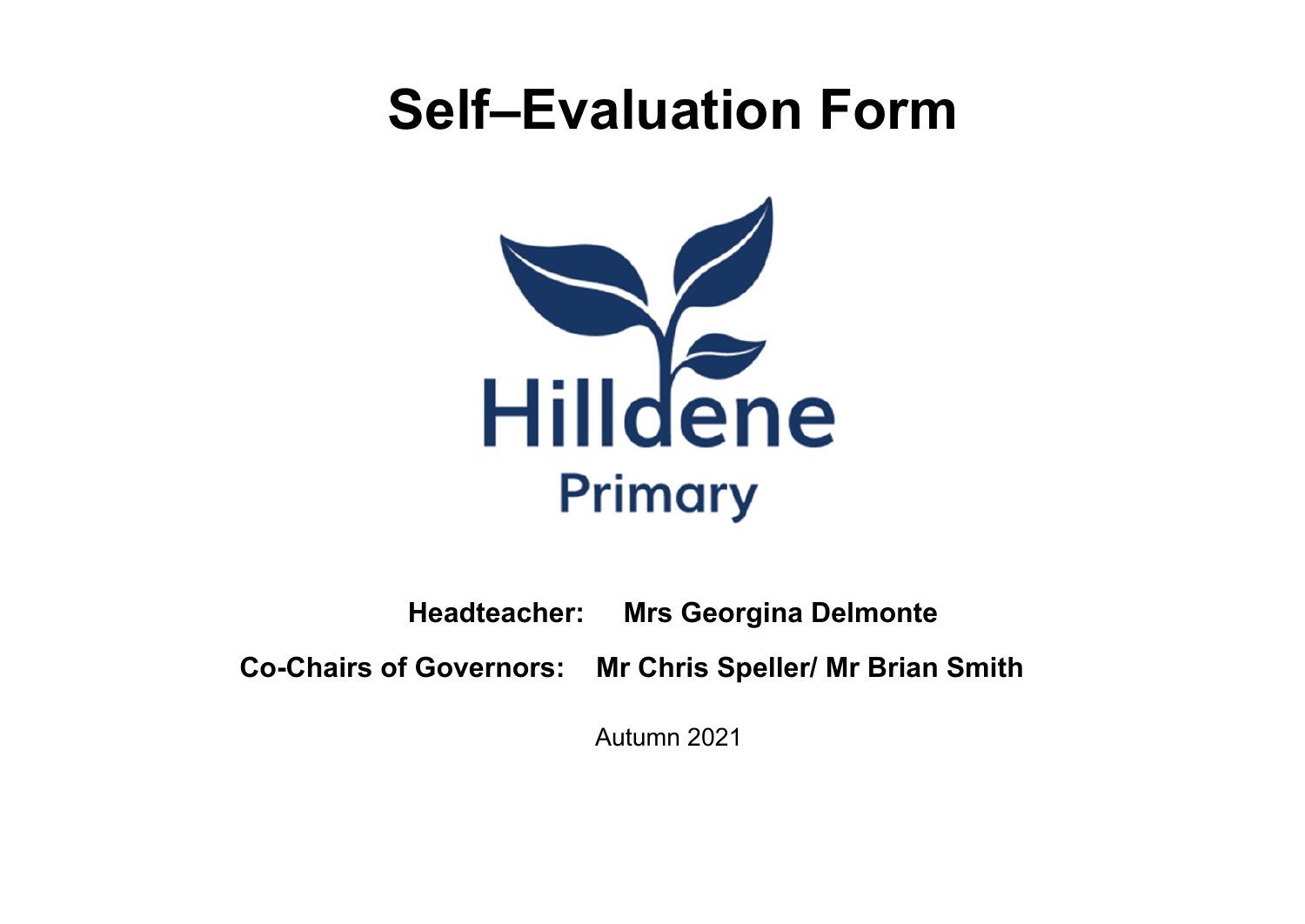# **School Self -Evaluation** Autumn 2021



| <b>SECTION</b>        | <b>EVALUATION</b>                                                                                                                                                                                                                                                                                                                                                                                                                                                                                                                                                                                                                                                                                                                                                                                                                                                                                                                                                                                                                                                                                                                                                                                                                                                                                                                                                                          |        |                      |               |     |               |                  |  |  |
|-----------------------|--------------------------------------------------------------------------------------------------------------------------------------------------------------------------------------------------------------------------------------------------------------------------------------------------------------------------------------------------------------------------------------------------------------------------------------------------------------------------------------------------------------------------------------------------------------------------------------------------------------------------------------------------------------------------------------------------------------------------------------------------------------------------------------------------------------------------------------------------------------------------------------------------------------------------------------------------------------------------------------------------------------------------------------------------------------------------------------------------------------------------------------------------------------------------------------------------------------------------------------------------------------------------------------------------------------------------------------------------------------------------------------------|--------|----------------------|---------------|-----|---------------|------------------|--|--|
| <b>SCHOOL CONTEXT</b> | <b>Structural Organisation</b><br>Hilldene Primary School is a larger than average primary school with 21 classes and a PAN of 630 with a 90 place Nursery. Current NOR is 622 + 48 Nursery. Most<br>children begin in our Nursery but our Nursery serves a wide area and not all the Nursery children transfer to the Reception classes in the following September. In<br>2021 65% of the Reception intake came from the Nursery setting.<br>Mobility is high with 27 pupils joining in the autumn term which is comparable to autumn 2020 when 29 pupils joined.<br>Characteristics of our pupils based on current data (%) and national comparison.<br>(Comparative figures from Sept 20 in brackets)                                                                                                                                                                                                                                                                                                                                                                                                                                                                                                                                                                                                                                                                                   |        |                      |               |     |               |                  |  |  |
|                       | $\%$                                                                                                                                                                                                                                                                                                                                                                                                                                                                                                                                                                                                                                                                                                                                                                                                                                                                                                                                                                                                                                                                                                                                                                                                                                                                                                                                                                                       | Female | White <b>British</b> | Disadvantaged | EAL | SEND/ support | <b>SEND/EHCP</b> |  |  |
|                       | <b>School</b>                                                                                                                                                                                                                                                                                                                                                                                                                                                                                                                                                                                                                                                                                                                                                                                                                                                                                                                                                                                                                                                                                                                                                                                                                                                                                                                                                                              | 48     | 51                   | 32.3          | 28  | 16            | 1.2              |  |  |
|                       | <b>National</b><br><b>IDSR 2018</b>                                                                                                                                                                                                                                                                                                                                                                                                                                                                                                                                                                                                                                                                                                                                                                                                                                                                                                                                                                                                                                                                                                                                                                                                                                                                                                                                                        | 49     |                      | 24            | 21  | 12.2          | 1.3              |  |  |
|                       | The proportion of pupils known to be eligible for free school meals is currently 30%. Our deprivation indicator is in the 1st quintile meaning that we are within 20% of<br>the most deprived in the country and we continue to serve a significantly lower than average socio economic community (IDSR 2018). Typically the KS2 classes<br>have higher proportions of Pupil Premium eligible children, due to the impact of UFSM in KS1 & EYFS (Y1 15% compared to Y6 57%). Although % of pupils<br>considered EAL has risen in the last 2 years (21% in 2019 - 29% in 2021), there is not a significant increase in support required.<br><b>Staffing</b><br>Senior Leadership Team (SLT) – Headteacher (HT), Deputy Headteacher (DHT) 2 x Assistant Headteachers (AHTs) and School Business Manager (SBM)<br>DHT new to post and school January 2021<br>Both AHTs new to post September 2021 - internal promotion of Middle Leaders<br>$\bullet$<br>Middle Leadership Team (MLT) - 8 Year Group Leaders (YGL), 1 x acting Year Group Leader and SENDco - all receive TLR for their responsibility of<br>$\bullet$<br>leading a year group team of teachers and support staff<br>One YGL is currently on maternity leave<br>$\bullet$<br>2 YGLs are new to post following internal promotion<br>Acting YGL is new to post following temporary internal promotion to cover maternity leave |        |                      |               |     |               |                  |  |  |

● The school has a stable teaching staff consisting of experienced 35% UPS, 48% Main scale teachers, 1 Early Careers Teacher (ECT) 7% Unqualified teachers (Music and MFL) and 2 students on ITT.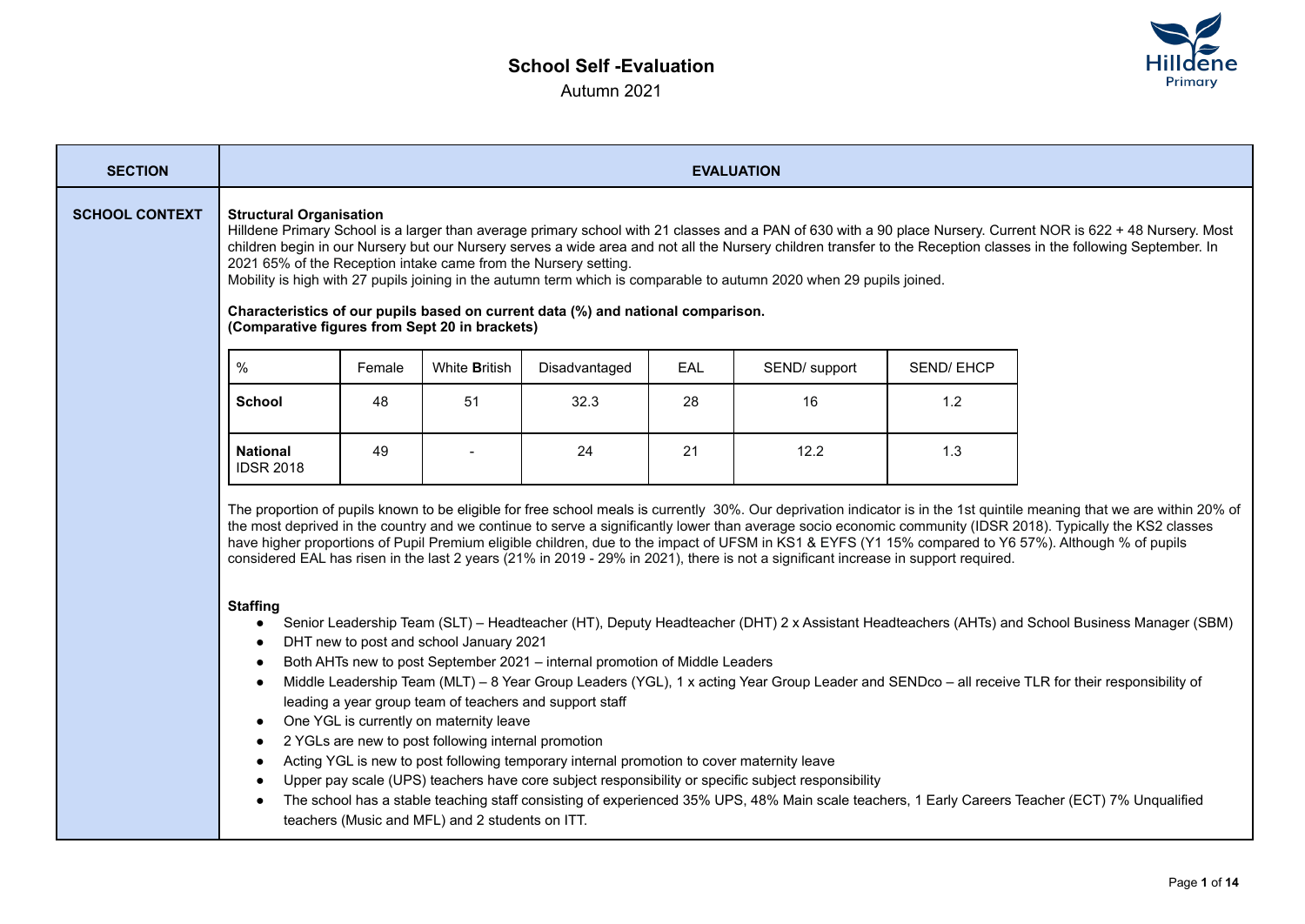

| experienced Learning Support Assistants (LSAs) supporting either 1:1, small groups of pupils (e.g. 1:3) or providing in class support and targeted<br>intervention<br>Pastoral support is provided to all pupils and parents by 2x Home School Support Workers (HSSW) – one of whom was new to school in July 2021 and 2 x<br>Learning Mentors.                                                                                                                                                                                                                                                                                                                                                                                                                                                                                                                                                                                    |
|------------------------------------------------------------------------------------------------------------------------------------------------------------------------------------------------------------------------------------------------------------------------------------------------------------------------------------------------------------------------------------------------------------------------------------------------------------------------------------------------------------------------------------------------------------------------------------------------------------------------------------------------------------------------------------------------------------------------------------------------------------------------------------------------------------------------------------------------------------------------------------------------------------------------------------|
| <b>Partnerships</b><br>HT a board member of Havering Academy of Leadership<br>HT represents the Harold Hill cluster of schools at LA funding forum and Primary Inclusion Network.<br>Harold Hill Cluster school partnerships - informally working together.<br>HT, DHT, SEND, EYFS cluster school networks for consistency of approach and joint working<br>Linked to James Oglethorpe Primary for Data Protection Officer<br>HT Visiting Fellow for Ambition institute delivering ECT clinics and NPQSL conferences and clinics<br>We have participated in the Peer Review Project through Educational Development Trust (EDT) completing a 3 year project of Peer to Peer support with<br>seven other schools. This included training of members of the leadership team to carry out peer reviews and engage in improvement workshops.<br>Continuation of the project beyond 3 years was suspended due to COVID-19 restrictions. |

| <b>PREVIOUS</b><br><b>INSPECTION</b><br>$19th$ March 2019 | <b>AREAS FOR IMPROVEMENT</b>                                                                                                                                                                                                                              |                                                                                                                                                                                                                                                                                                                                                                                                                                                                                                                                                                                                                                                                                                                                                                                                                                                                                                                                                                                                                                                                  |                         |      |      |         | <b>CURRENT POSITION</b> |
|-----------------------------------------------------------|-----------------------------------------------------------------------------------------------------------------------------------------------------------------------------------------------------------------------------------------------------------|------------------------------------------------------------------------------------------------------------------------------------------------------------------------------------------------------------------------------------------------------------------------------------------------------------------------------------------------------------------------------------------------------------------------------------------------------------------------------------------------------------------------------------------------------------------------------------------------------------------------------------------------------------------------------------------------------------------------------------------------------------------------------------------------------------------------------------------------------------------------------------------------------------------------------------------------------------------------------------------------------------------------------------------------------------------|-------------------------|------|------|---------|-------------------------|
|                                                           | Leaders and those responsible for<br>governance should ensure that:<br>pupils' progress in mathematics at<br>key stage 1 is further improved by<br>ensuring that pupils are given more<br>opportunities to think more deeply<br>and explain their answers | The quality of teaching mathematics has improved through the introduction of a consistent approach to teaching and<br>learning of the subject. Introducing the Power Maths programme in September 2018 has provided a structured,<br>progressive and consistent way of teaching and learning; designed to spark curiosity and excitement through a<br>'mastery approach'. Monitoring of teaching and learning demonstrates that pupils have more opportunities to think<br>about, discuss and explain their answers. Comparative end of KS1 data 2018 to 2019 demonstrates improved<br>outcomes in the initial year of introducing the scheme. Unfortunately, since summer 2019, we do not have comparable<br>data as pupils in Y2 in summer 2020 did not return to statutory education until autumn 2020. Since the introduction of<br>the new approach to teaching maths, outcomes in KS1 demonstrate signs of improvement. Unfortunately, data<br>collected since summer 2019 is not comparative due to extended periods of school closure and lost learning. |                         |      |      |         |                         |
|                                                           |                                                                                                                                                                                                                                                           |                                                                                                                                                                                                                                                                                                                                                                                                                                                                                                                                                                                                                                                                                                                                                                                                                                                                                                                                                                                                                                                                  |                         | 2018 | 2019 | 2020    |                         |
|                                                           |                                                                                                                                                                                                                                                           | <b>Maths</b>                                                                                                                                                                                                                                                                                                                                                                                                                                                                                                                                                                                                                                                                                                                                                                                                                                                                                                                                                                                                                                                     | <b>Expected</b>         | 74%  | 77%  | No data |                         |
|                                                           |                                                                                                                                                                                                                                                           |                                                                                                                                                                                                                                                                                                                                                                                                                                                                                                                                                                                                                                                                                                                                                                                                                                                                                                                                                                                                                                                                  | <b>Greater</b><br>depth | 9%   | 11%  | No data |                         |
|                                                           |                                                                                                                                                                                                                                                           |                                                                                                                                                                                                                                                                                                                                                                                                                                                                                                                                                                                                                                                                                                                                                                                                                                                                                                                                                                                                                                                                  |                         |      |      |         |                         |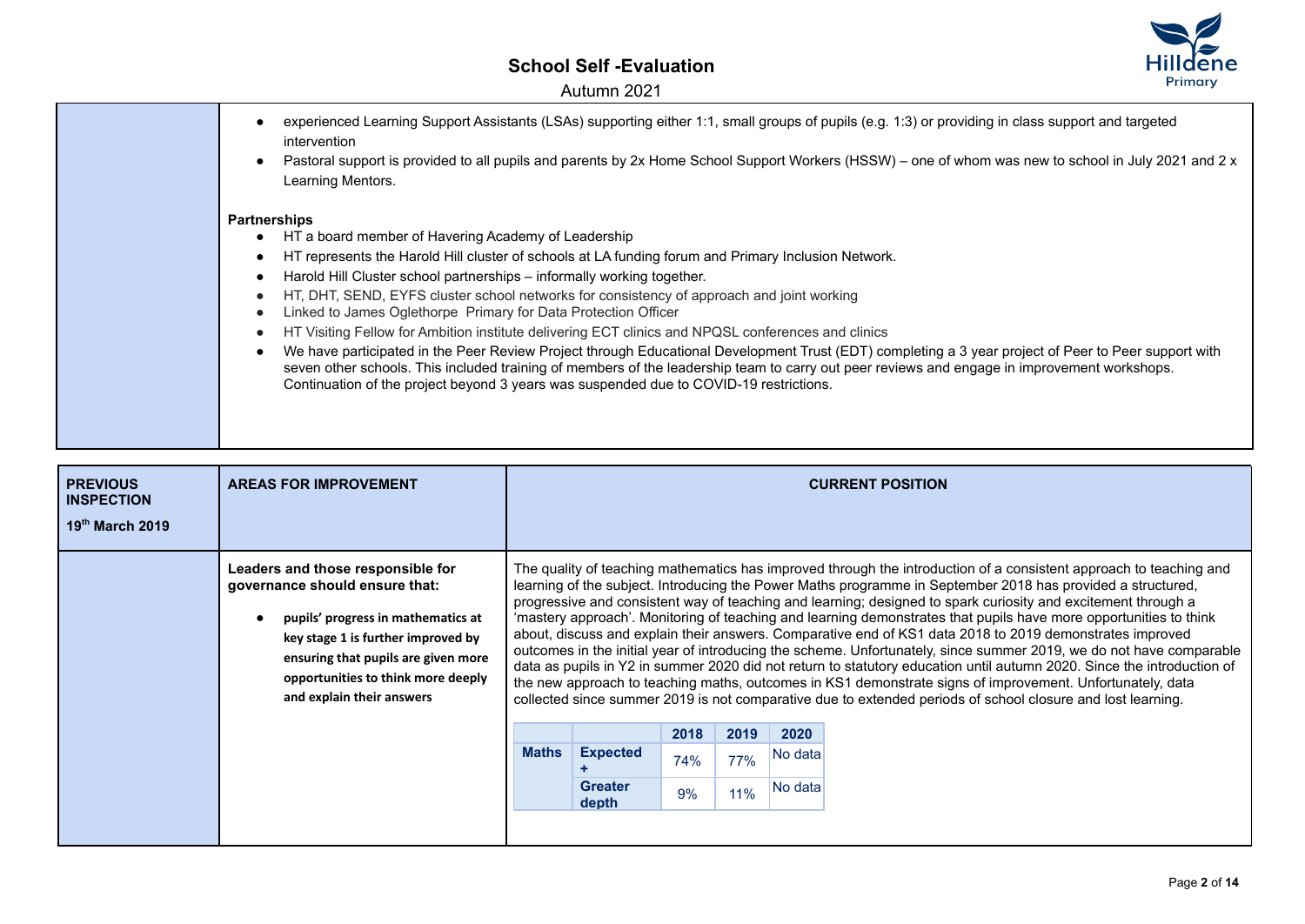Autumn 2021



| <b>SECTION</b>                         | <b>EVALUATION</b>                                                                                                                                                                                                                                                                                                                                                                                                                                                                                                                                                                                                                                                                                                                                                                          |
|----------------------------------------|--------------------------------------------------------------------------------------------------------------------------------------------------------------------------------------------------------------------------------------------------------------------------------------------------------------------------------------------------------------------------------------------------------------------------------------------------------------------------------------------------------------------------------------------------------------------------------------------------------------------------------------------------------------------------------------------------------------------------------------------------------------------------------------------|
| <b>OVERALL</b><br><b>EFFECTIVENESS</b> | The quality of education is at least good in all key judgement areas.                                                                                                                                                                                                                                                                                                                                                                                                                                                                                                                                                                                                                                                                                                                      |
| Good                                   |                                                                                                                                                                                                                                                                                                                                                                                                                                                                                                                                                                                                                                                                                                                                                                                            |
| <b>Quality of Education</b>            | Intent:                                                                                                                                                                                                                                                                                                                                                                                                                                                                                                                                                                                                                                                                                                                                                                                    |
| Good                                   | Our curriculum intends:                                                                                                                                                                                                                                                                                                                                                                                                                                                                                                                                                                                                                                                                                                                                                                    |
|                                        | To promote enjoyment of learning and ensure pupils continually strive to be better.                                                                                                                                                                                                                                                                                                                                                                                                                                                                                                                                                                                                                                                                                                        |
|                                        | To provide a broad and balanced range of subjects where each pupil learns the social and intellectual skills and knowledge needed to succeed in life regardless of<br>background or starting point.                                                                                                                                                                                                                                                                                                                                                                                                                                                                                                                                                                                        |
|                                        | To be ambitiously designed, coherently planned and meet the needs of all pupils for future learning and employment.                                                                                                                                                                                                                                                                                                                                                                                                                                                                                                                                                                                                                                                                        |
|                                        | There are long term, medium and short-term plans, which are progressive and build on the skills and knowledge within each year group to ensure our<br>children are best prepared for secondary education and life beyond.                                                                                                                                                                                                                                                                                                                                                                                                                                                                                                                                                                  |
|                                        | The broad and deep curriculum is adapted to meet the needs of pupils with SEND, developing their knowledge, skills and abilities to apply what they know<br>and can do with increasing fluency and independence.<br>Class teachers and MLs analyse gaps in learning from termly assessments, which feed into their planning. Subject leaders looked strategically at areas,<br>which were missed due to disruption during school/bubble closures and adjustments have been made to planning to address areas of missed learning.<br>During the period of disrupted learning in school from March 20 – September 21, we had a greater focus on supporting and maintaining positive pupil and<br>staff wellbeing, whilst also providing a broad curriculum through use of theme days/ weeks. |

Primary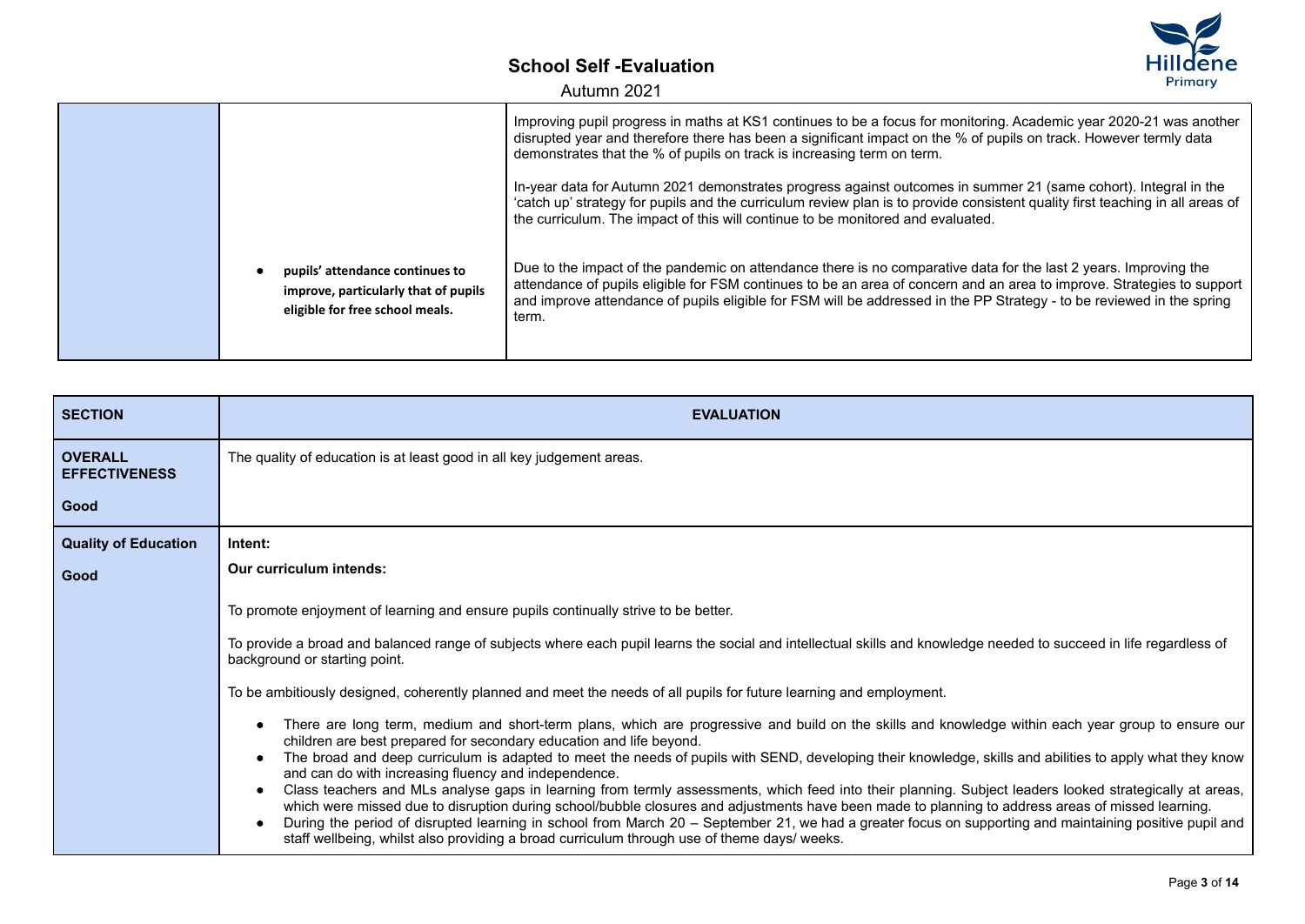

### **Implementation**

- Our curriculum is designed to provide quality experiences for pupils both in and out of the classroom, enriching their knowledge and understanding and providing opportunities to explore interests, including languages and music.
- There is a consistent and systematic approach to teaching phonics and early reading and systems are in place to improve confidence and ability in reading comprehension as pupils become more confident decoding texts. Our Maths curriculum was reviewed in 2018 and in order to develop deeper levels of understanding a concrete, pictorial and abstract (CPA) approach to teaching has been adopted and embedded through a Power Maths scheme of work.
- The DHT has written a two year curriculum review and development plan evaluating all curriculum areas and identifying and addressing areas to improve our curriculum. Termly progress of actions taken and impact is reported to governors.
- Introduction of The Write Stuff as a consistent and progressive approach to teaching writing.
- Take One Book approach to teaching reading has been introduced to commence in the autumn term.
- INSET days and staff meetings provide time for training and development of staff confidence and subject team members provide regular updates and reviews and drop in opportunities to discuss and address concerns and misconceptions.
- Monitoring of the impact of new strategies is planned for the autumn term.
- DHT oversees all curriculum areas and supports all subject leaders in creating individual subject development plans and implementing actions to develop and improve curriculum areas.
- Through performance management targets, subject leaders are accountable for their subject and have a more comprehensive understanding of the expectations and progression of their subject across the school. The majority of existing staff have chosen to continue to lead the same subjects as previous years for continuity.
- The majority of teachers have good knowledge of the subjects they teach evidenced in monitoring.
- SLT provide effective support by overseeing the core subjects and working alongside the leaders as well as releasing core subject leaders to work with teachers, where appropriate, to develop and improve the quality of teaching and learning. The majority of UPS teachers hold core subject leadership roles.
- Subject leaders arrange theme days/ weeks or whole school events for their subject e.g. Science week, Wellbeing week, Maths day, Literacy week. We have worked with local secondary schools to develop and enhance opportunities in Science lessons.
- There is specialist language and music teaching across the whole school and specialist dance teaching in KS1.
- There are also opportunities for the children to learn musical instruments through the offer of peripatetic teaching (to begin in spring term). Part of the pupil premium offer enables children to have access to learn to play an instrument.
- In previous years, musical theatre has had a strong focus with a Performing Arts club which has been very popular with children. It is hoped that this will resume in the spring term.
- Swimming lessons are provided for pupils in Year 5 and Year 6 as those pupils now in Year 6 were not able to access these as part of the curriculum in Year 5 due to Covid-19 restrictions.
- Sports funding has been used to enhance the PE curriculum and has seen the introduction of a new PE scheme. This provides teachers with clear lesson plans, assessment and is fully progressive to ensure that all pupils are being challenged in PE throughout their time with us at Hilldene. This funding has also been used to support pupils at lunchtimes, MDAs have been employed as well as a sports coach from Premier Sports (starting in the spring term). these are to provide focused sports activities to pupils during the lunchtime to encourage engagement in sporting activities. The Premier Sports coach is teaching a sport for half a term with the intention to build pupils' knowledge and skills for sports that are less common to pupils (for example, hockey and cricket).
- Foundation subject lessons are blocked and lessons are taught in succession for continuity and progression. Where appropriate links are made across core subject areas to enhance understanding and application of skills and knowledge. For example: World War Two taught in History ran alongside texts that were taught in both reading and writing lessons.
- Marking and feedback is generally consistent; Expectations are revisited at the beginning of the academic year and books regularly monitored as part of the monitoring timetable. Any misconceptions are addressed with staff.
- Teachers and leaders are re-establishing clear and rigorous summative assessment systems, to embed and sustain effectively. Throughout the disrupted period of learning caused by the pandemic, assessment of core subjects was not prioritised, as the focus was on wellbeing and ensuring pupil readiness to learn.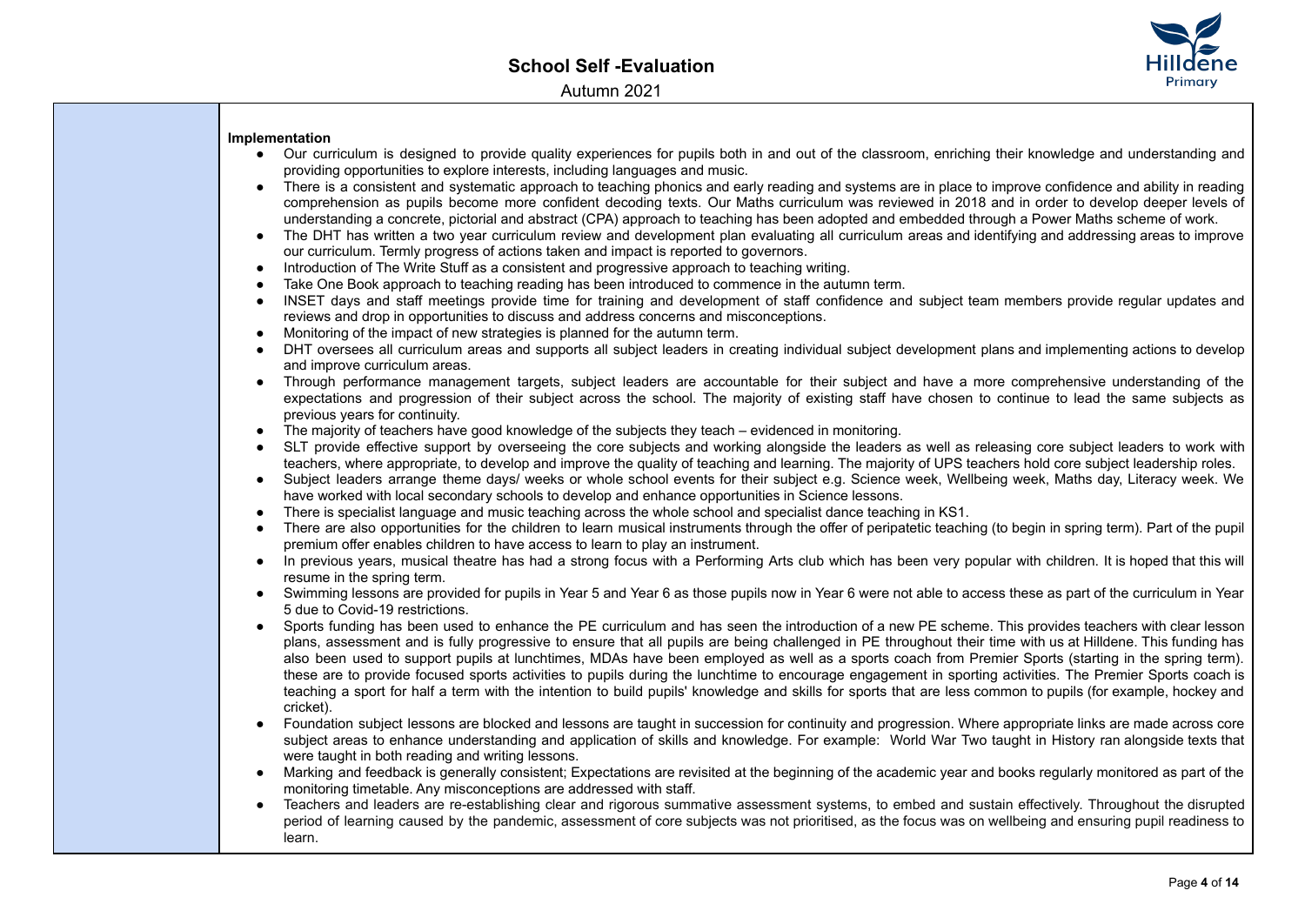

|           | Responsive teaching strategies are in place in all classes for ongoing assessment to inform teaching, identify different starting points and gaps in order to<br>prioritise extra intervention and support; often same day intervention.                                                                                                                                                                                                                                                                            |
|-----------|---------------------------------------------------------------------------------------------------------------------------------------------------------------------------------------------------------------------------------------------------------------------------------------------------------------------------------------------------------------------------------------------------------------------------------------------------------------------------------------------------------------------|
|           | Leaders understand the limitations of assessment and ensure that staff and pupils are supported with this, e.g. breaking into smaller groups for formal<br>assessments and given breaks and support where necessary.                                                                                                                                                                                                                                                                                                |
| $\bullet$ | NFER assessments and previous SATs papers are used at least termly to provide evidence towards teacher assessment judgements in reading and maths.<br>We acknowledge that at KS2, maths and reading outcomes are solely assessed from the SATs test results; therefore, our children must be prepared for<br>more formal assessments earlier in their school career than Year 6. Additionally, the outcomes are used as a diagnostic tool, to identify gaps in learning and<br>inform planning for the coming term. |
|           | External moderation of writing is arranged with colleagues from cluster schools on a termly basis to ensure consistency in judgements and to develop<br>knowledge and understanding.                                                                                                                                                                                                                                                                                                                                |
| $\bullet$ | The school leadership team moderate data to ensure accuracy, consistency in judgements, and shared accountability. Information is shared with governors.                                                                                                                                                                                                                                                                                                                                                            |
|           | The leadership team work with teachers to triangulate evidence from formative assessment, NFER/SATS assessments and books when assessing pupils'<br>progress and attainment.                                                                                                                                                                                                                                                                                                                                        |
| $\bullet$ | The leadership team continues to monitor and support teachers in carrying out assessments accurately, particularly less experienced teachers.                                                                                                                                                                                                                                                                                                                                                                       |
|           | When planning lessons, teachers evaluate resources used and adapt plans from previous years.                                                                                                                                                                                                                                                                                                                                                                                                                        |
| $\bullet$ | The school plans subjects coherently across the wider curriculum, with the creation of progression and skill maps.                                                                                                                                                                                                                                                                                                                                                                                                  |
| $\bullet$ | We continue to develop our reading culture that include home-school links, use of volunteers and incentives to read regularly and foster a love of reading.                                                                                                                                                                                                                                                                                                                                                         |
|           | Our school librarian reads with groups of children, arranges competitions and promotes reading through use of a library blog.                                                                                                                                                                                                                                                                                                                                                                                       |
| $\bullet$ | RWI is used to teach phonics and our Early Reading team regularly evaluate the impact of teaching of phonics and implement strategies for improvement<br>and development. RWI assessments are regular and track the progress of individual children. This information is used to plan interventions and future RWI<br>groups and lessons.                                                                                                                                                                           |
| $\bullet$ | Lessons are thoroughly planned using NC lesson objectives providing pupils of all abilities with the experience of tasks that will challenge and further                                                                                                                                                                                                                                                                                                                                                            |
|           |                                                                                                                                                                                                                                                                                                                                                                                                                                                                                                                     |
|           | develop their learning and understanding. Key skills are addressed across the curriculum, with opportunities for extended writing in Foundation subjects at<br>least half termly.                                                                                                                                                                                                                                                                                                                                   |
| $\bullet$ | Opportunities for cross-curricular extended writing have been planned for and are being implemented.                                                                                                                                                                                                                                                                                                                                                                                                                |
|           | The SENDCo is actively involved in supporting the progress of the less able pupils. Provision maps are created and evaluated half termly with teachers and<br>Middle Leaders using assessments to inform personalised learning and behaviour plans for individual children experiencing barriers to learning. Training                                                                                                                                                                                              |
| ٠         | and strategies are shared to support teachers in Wave 1 intervention ensuring all pupils of all abilities receive quality first teaching within the classroom.<br>Lesson observations and book scrutinies conducted by the leadership team since the beginning of the academic year demonstrate that the majority of                                                                                                                                                                                                |
|           |                                                                                                                                                                                                                                                                                                                                                                                                                                                                                                                     |
|           | teaching over time is good or better. Any elements of staff underperformance identified through monitoring systems are tackled and effective and timely                                                                                                                                                                                                                                                                                                                                                             |
|           | support put in place. Where improvement is required – teachers receive mentoring and focused timely support to develop and improve target areas                                                                                                                                                                                                                                                                                                                                                                     |
|           | identified. External monitoring by the SIP, SLT colleagues in Havering schools (Peer Review) and joint observations quality assure judgements.                                                                                                                                                                                                                                                                                                                                                                      |
| Impact    |                                                                                                                                                                                                                                                                                                                                                                                                                                                                                                                     |
| $\bullet$ | Disruption to learning and support caused by school and bubble closures has significantly impacted pupil outcomes with a large number of pupils working                                                                                                                                                                                                                                                                                                                                                             |
|           | towards national expectations; however strategies are in place to support pupils to make accelerated progress over this academic year.                                                                                                                                                                                                                                                                                                                                                                              |
| $\bullet$ | Pupils develop knowledge and skills across the curriculum.                                                                                                                                                                                                                                                                                                                                                                                                                                                          |
| $\bullet$ | Pupils are prepared for the next stage of education, e.g. vulnerable pupils are prioritised for Personalised Centred Reviews going to secondary schools and                                                                                                                                                                                                                                                                                                                                                         |
|           | transition plays an important role in the school with pupils spending time with their new teacher and teachers conversing about the pupils in their care.                                                                                                                                                                                                                                                                                                                                                           |
|           | Pupils with SEND are tracked termly by the SENDCo and provision evaluated.                                                                                                                                                                                                                                                                                                                                                                                                                                          |
|           | COVID-19 has affected monitoring and assessment of subjects by the subject leaders and the planned support for teachers where standards were not                                                                                                                                                                                                                                                                                                                                                                    |
|           | being met. Therefore, this needs further development.                                                                                                                                                                                                                                                                                                                                                                                                                                                               |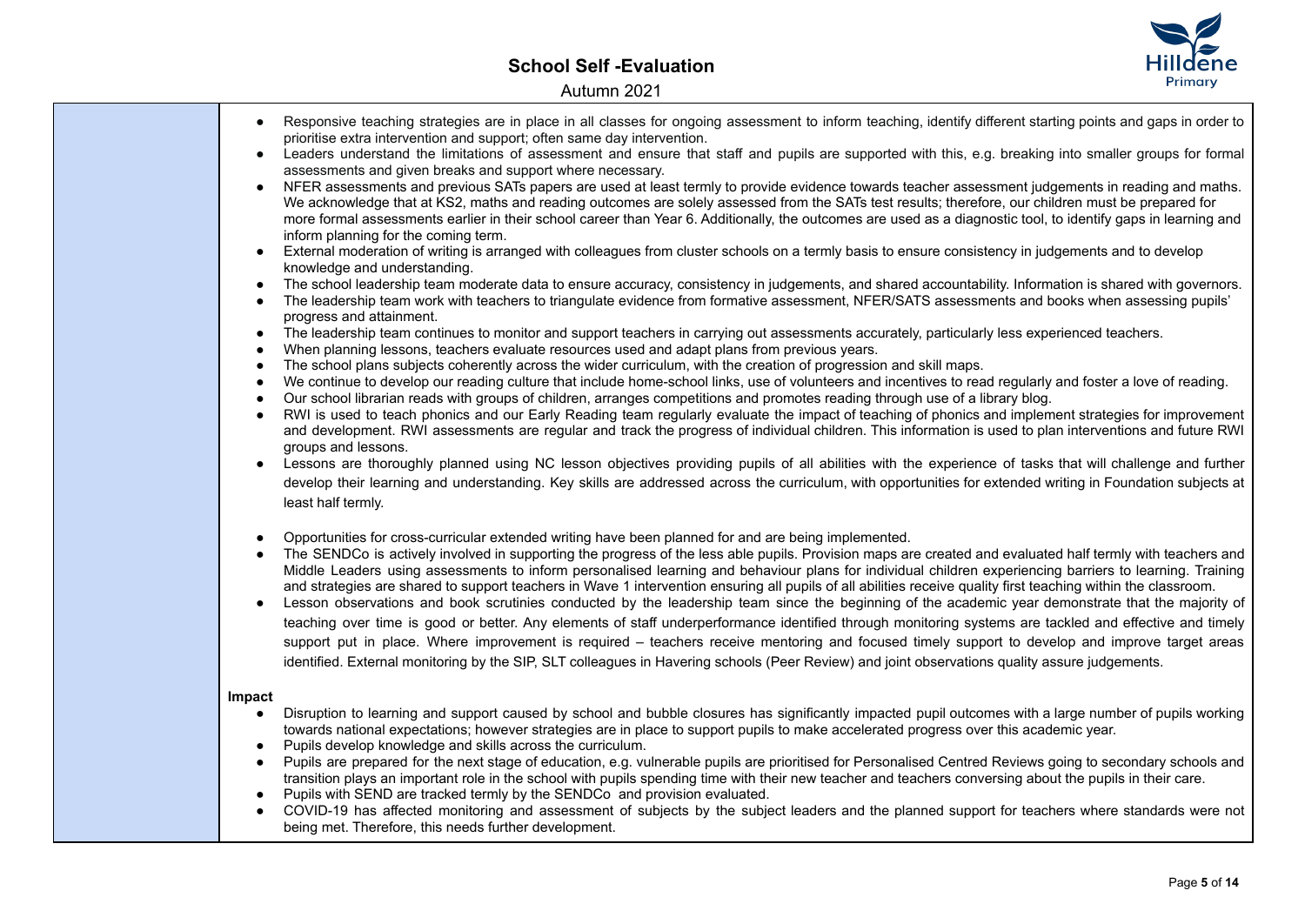

|                                                  | Pupil Progress Meetings are carried out with year group teachers and SLT to create provision maps to target certain pupils with quality first teaching in class<br>or external interventions where possible. These are rigorous, focused professional conversations identifying effectiveness of provision and areas for<br>development.<br>Parents receive accurate and regular information at an autumn and spring open evening and one formal end of year report about how well their child is<br>progressing and what they need to do to improve.                                                                                                                                                                                                                                                                                                                                                                                   |
|--------------------------------------------------|-----------------------------------------------------------------------------------------------------------------------------------------------------------------------------------------------------------------------------------------------------------------------------------------------------------------------------------------------------------------------------------------------------------------------------------------------------------------------------------------------------------------------------------------------------------------------------------------------------------------------------------------------------------------------------------------------------------------------------------------------------------------------------------------------------------------------------------------------------------------------------------------------------------------------------------------|
|                                                  | No statutory data available for 2019-20/20-21 due to the cancellation of all assessments and COVID-19 school closure.<br>$\bullet$                                                                                                                                                                                                                                                                                                                                                                                                                                                                                                                                                                                                                                                                                                                                                                                                      |
|                                                  | In-year data (see appendix) demonstrates the significant impact of the pandemic on our pupils with a large number of pupils in all year groups working towards<br>national expectations. Engagement with remote learning was disappointing (approx 50% across all year groups) despite best efforts from all staff to engage and<br>encourage pupils and parents. When analysing end of year data in summer 21 we looked at pupils on track and also those working up to a term behind. It is clear<br>that teaching, learning and provision in 2021-22 must focus on pupils making accelerated progress so they are attaining at least in line with previous key stage/<br>pre-Covid data (summer 2019). For pupils up to Y2 we have no comparative data and therefore it is important that targets are ambitious but realistic for these pupils<br>who have missed huge chunks of their education, disproportionate to pupils in KS2. |
|                                                  | Areas to develop further:                                                                                                                                                                                                                                                                                                                                                                                                                                                                                                                                                                                                                                                                                                                                                                                                                                                                                                               |
|                                                  | To embed new strategies for teaching reading and writing and new EYFS curriculum - School priority<br>Continue to develop curriculum in accordance with the development plan.<br>Recovery of pupil attainment in core subjects due to impact from school closure/remote learning - focus on accelerated progress - School priority.<br>Outcomes of PP pupils to improve through targeted provision<br>$\bullet$<br>Raise the profile and importance of rigorous assessment systems and processes.<br>$\bullet$<br>Develop understanding of assessment in EYFS – establish criteria for varying 'levels' of 'not on track'.                                                                                                                                                                                                                                                                                                              |
| <b>Behaviour and</b><br><b>Attitudes</b><br>Good | Pupils say they feel safe in school and the overwhelming majority of parents who answered Ofsted's online questionnaire agreed. Pupils are<br>taught how to make sensible choices to help keep themselves safe outside school in a variety of situations. They say they understand about<br>different forms of bullying, including online bullying, and that incidents are rare. However, if bullying does happen they know who to talk to<br>and are confident that an adult will deal with it quickly. Ofsted, March 2019                                                                                                                                                                                                                                                                                                                                                                                                             |
|                                                  | The school has high expectations for pupils' behaviour and conduct which is reflected in pupils' positive behaviour choices and conduct.                                                                                                                                                                                                                                                                                                                                                                                                                                                                                                                                                                                                                                                                                                                                                                                                |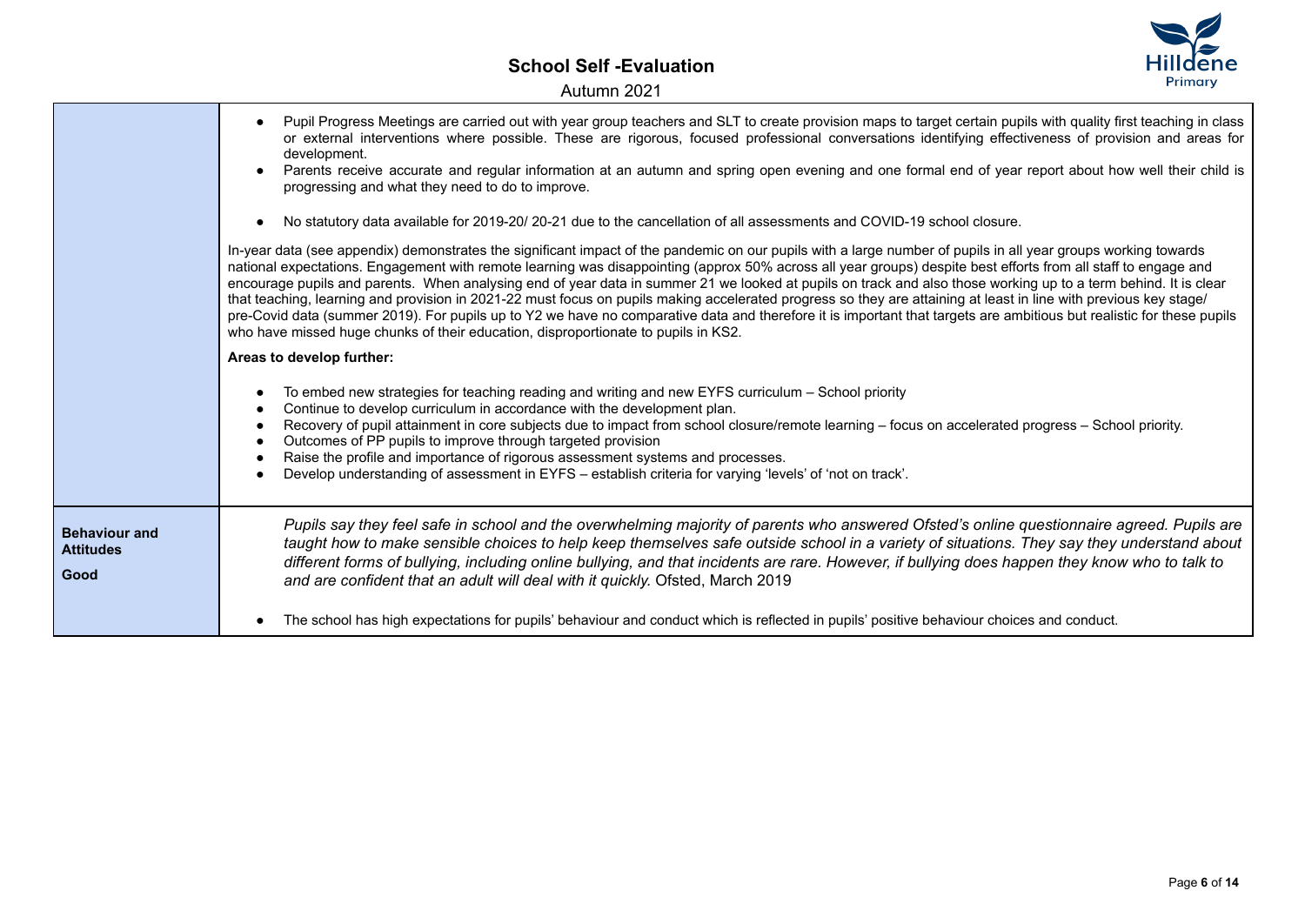

┑

|                                               | Behaviour in and outside of the classroom is good and pupils demonstrate the schools high expectations and standards. Pupils respond well to incentives<br>and are aware of school systems for reward and consequence. Individual behaviour plans are in place for pupils presenting challenging behaviours and<br>staff receive relevant training to support them.<br>Impact of restrictions due to Covid-19 have meant changes to playtime organisation resulting in less pupils on the playground at one time – this has<br>resulted in fewer incidents of poor behaviour choices at break and lunchtimes.<br>Since the easing of restrictions (bubbles) in September 21, lunchtime arrangements have remained the same in KS2 in that pupils eat their lunches in<br>classrooms and have a fixed period in class and playground, alternating between year groups. This has had a positive impact on wellbeing as it has been<br>less overwhelming for pupils.<br>Low-level disruption is not tolerated and pupils' behaviour does not disrupt lessons or the day-to-day life of the school. Leaders support all staff well in<br>managing pupil behaviour.<br>Staff received training on the Restorative Approach to support pupils and staff in managing incidents of poor choices of behaviour. The behaviour policy has<br>$\bullet$<br>been reviewed and updated and includes strategies/prompts to support restorative conversations - supporting both wronged and wrong doer.<br>Leaders, staff and pupils create a positive environment in which bullying is not tolerated. If bullying, aggression, discrimination and derogatory language<br>$\bullet$<br>occur, they are dealt with quickly and effectively and are not allowed to spread. Parents are involved and supported.<br>Pupils' attitudes to their education are generally positive, they are committed to their learning and comments from pupils during learning walks demonstrate<br>that they feel confident in taking risks and making mistakes with the view that they will learn from them.<br>Determination and resilience are recognised and celebrated in assemblies.<br>Pupils are taught to understand the dangers of online safety, bullying and cyberbullying and pupils report that bullying happens rarely and is dealt with<br>effectively if it does. Online safety is delivered through the Rising Stars curriculum, assemblies and workshops led by visitors (e.g. NSPCC, You and Me<br>Counselling - Knife Crime).<br>Attendance is monitored and safeguarding procedures are followed. First day absence procedures are robust and parents understand the importance of<br>good attendance and communication. Links with LA EWO and school HSSW are strong and parents are supported to reduce barriers and encouraged to<br>improve pupil attendance. Whole school attendance for 2020/21 was in line with national data (92.5% Hilldene - 92.7% National FFT)<br>There was one fixed-term exclusion in the academic year 2020-21. This was supported by the parents and governors and the pupil is now accessing<br>education at an alternative provision better suited to meeting the child's needs. The school adopts an approach of using internal exclusions when<br>appropriate however, these are very rare also. The school reintegrates pupils on their return as stated in the behaviour policy and manages their behaviour<br>effectively.<br>Parent View survey in March 2019 evidences 99% of parents agree/strongly agree that the school makes sure its pupils are well behaved. (289 completed<br>the survey)<br>The school council and house captains meet regularly to plan whole school events and projects. In previous years inter house competitions have been held,<br>House Emblem design competition etc)<br>Areas to develop further:<br>To ensure the behaviour policy is being used consistently by all adults and restorative conversations are being followed.<br>$\bullet$<br>Further training for staff using adopting the Restorative Approach (postponed due to Covid)<br>$\bullet$<br>Up to date parent and pupil survey to be completed regarding behaviour.<br>To rigorously monitor attendance, making allowances for Covid related absence, and focusing on improving non Covid related absence and to continue to<br>develop strategies to reduce the percentage of persistent absentees within the school.<br>To regularly meet with the school council and plan strategic pieces of work<br>$\bullet$ |
|-----------------------------------------------|------------------------------------------------------------------------------------------------------------------------------------------------------------------------------------------------------------------------------------------------------------------------------------------------------------------------------------------------------------------------------------------------------------------------------------------------------------------------------------------------------------------------------------------------------------------------------------------------------------------------------------------------------------------------------------------------------------------------------------------------------------------------------------------------------------------------------------------------------------------------------------------------------------------------------------------------------------------------------------------------------------------------------------------------------------------------------------------------------------------------------------------------------------------------------------------------------------------------------------------------------------------------------------------------------------------------------------------------------------------------------------------------------------------------------------------------------------------------------------------------------------------------------------------------------------------------------------------------------------------------------------------------------------------------------------------------------------------------------------------------------------------------------------------------------------------------------------------------------------------------------------------------------------------------------------------------------------------------------------------------------------------------------------------------------------------------------------------------------------------------------------------------------------------------------------------------------------------------------------------------------------------------------------------------------------------------------------------------------------------------------------------------------------------------------------------------------------------------------------------------------------------------------------------------------------------------------------------------------------------------------------------------------------------------------------------------------------------------------------------------------------------------------------------------------------------------------------------------------------------------------------------------------------------------------------------------------------------------------------------------------------------------------------------------------------------------------------------------------------------------------------------------------------------------------------------------------------------------------------------------------------------------------------------------------------------------------------------------------------------------------------------------------------------------------------------------------------------------------------------------------------------------------------------------------------------------------------------------------------------------------------------------------------------------------------------------------------------------------------------------------------------------------------------------------------------------------------------------------------------------------------------------------------------------------------------------------------------------------------------------------------------------------------------------------------------------------------------------------------------------------------------------------------------------------------------------------------------------------------------------------------------------------------------------------------------------------------------------------------------------------------------------------------------------------------------------------------------------------------------------------------------------------------------------|
| <b>Personal</b><br><b>Development</b><br>Good | The school provides high-quality pastoral support for pupils, their parents and staff through the role of the learning mentors and Home School Support<br>workers.<br>Through well-being theme days/weeks, assemblies and PSHE curriculum, pupils know how to eat healthily, maintain an active lifestyle and keep physically<br>and mentally healthy.                                                                                                                                                                                                                                                                                                                                                                                                                                                                                                                                                                                                                                                                                                                                                                                                                                                                                                                                                                                                                                                                                                                                                                                                                                                                                                                                                                                                                                                                                                                                                                                                                                                                                                                                                                                                                                                                                                                                                                                                                                                                                                                                                                                                                                                                                                                                                                                                                                                                                                                                                                                                                                                                                                                                                                                                                                                                                                                                                                                                                                                                                                                                                                                                                                                                                                                                                                                                                                                                                                                                                                                                                                                                                                                                                                                                                                                                                                                                                                                                                                                                                                                                                                                         |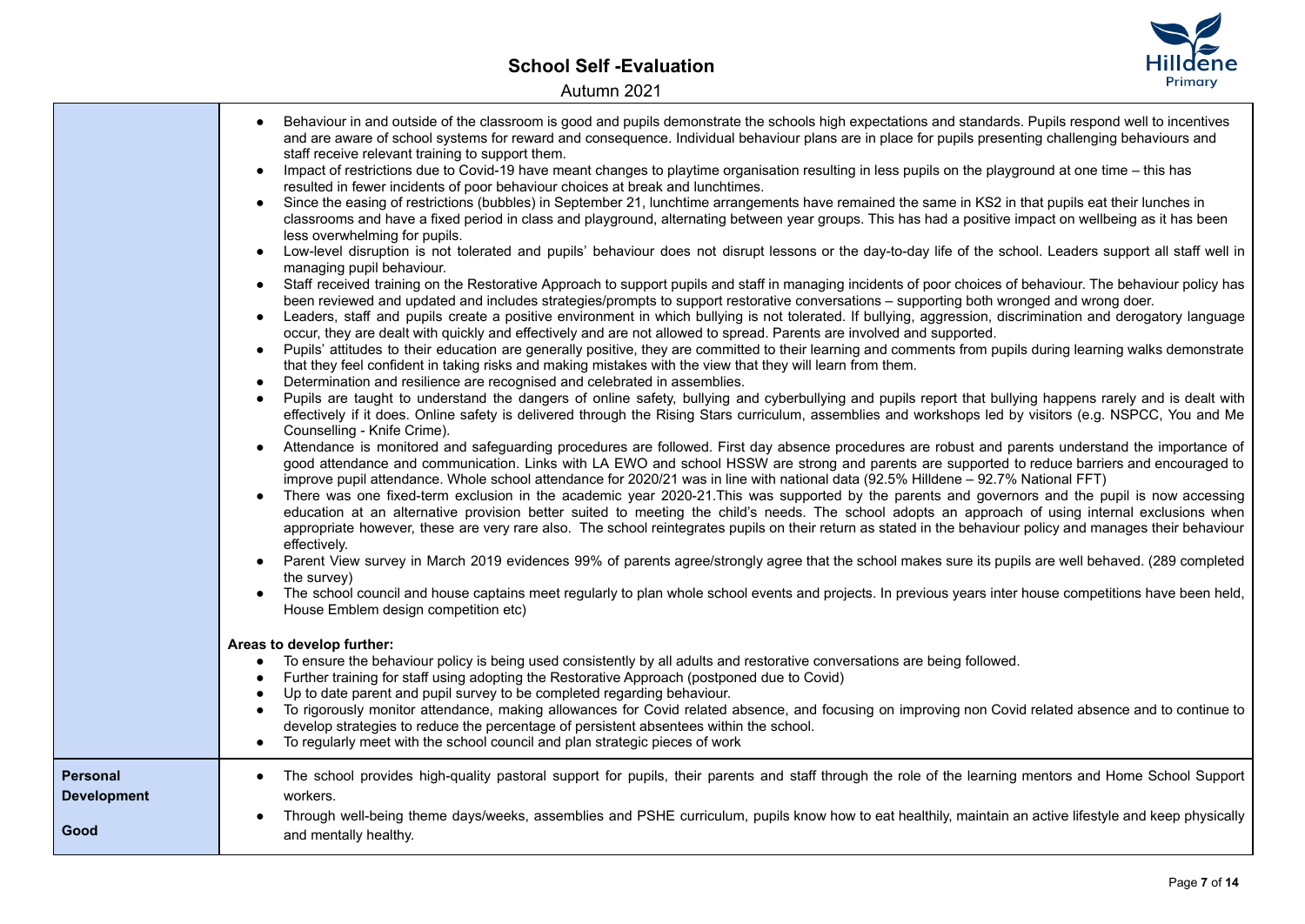## **School Self -Evaluation** Autumn 2021



| There is a comprehensive PSHE and RSE provision within the school and pupils have age-appropriate understanding of healthy relationships.<br>Pupils are taught to understand the dangers of online safety, bullying and cyberbullying and pupils report that bullying happens rarely and is dealt with<br>effectively if it does. Online safety is delivered through the PSHE curriculum, assemblies and workshops led by visitors (e.g. NSPCC, You and Me<br>Counselling - Knife Crime).<br>A growing number of pupils diagnosed with behavioural disorders such as ADD, ADHD and SEMH concerns or on the Autistic spectrum are supported<br>through behaviour/pastoral support plans by trained staff. The pastoral team are trained to support mental health and well-being needs of pupils and staff.<br>All staff are supported to identify, promote and support children's mental health and wellbeing through a range of approaches (curriculum, circle time,<br>positive play etc). A teacher attended Mental Health Champion training led by Place2Be, developing strategies to identify and support pupil well-being.<br>In recognition of the necessity for a strategic and planned approach to supporting staff and pupil well being, there is a nominated lead and developing and<br>embedding a well being strategy is a school priority.<br>Staff survey completed in October 2020 demonstrated 100% of staff completing the survey agreed that Leaders consider their well-being. 29 out of 30<br>teachers completing the survey said that overall they achieve a good balance between their work life and private life. 100% of staff completing the survey<br>stated that they enjoy working at school.<br>In addition to internal support for staff from the pastoral team and each other, half termly support is provided for staff by external counselling service. All staff<br>$\bullet$<br>also have access to Health Assured - employee assistance programme.<br>There is a strong ethos of community within all stakeholders in the school. Pupils and families identified as 'vulnerable' are monitored and supported by our<br>٠<br>experienced pastoral team. These are families who do not meet threshold for statutory support but require a range of support from the team.<br>Staff have a good knowledge and understanding of our families and work tirelessly to support their needs and encourage high aspirations for all children.<br>$\bullet$<br>Readiness to learn is key and staff are equipped with strategies to support individuals whose home lives and daily circumstances do not always support a<br>positive start to the day. Staff consistently demonstrate a relentless resilience to ensure our pupils experience positivity and reassurance, improving<br>self-esteem and confidence, encouraging them to have a growth mind-set towards their learning.<br>Pre-pandemic, curriculum enrichment opportunities and visits from safety organisations, such as the fire brigade, road safety and police, helped to ensure<br>$\bullet$<br>our children have a wider input on how to keep themselves safe beyond the school gate. Many pupils cycle to school and are out on their bicycles in the<br>community. Bikeability training for all pupils is planned, encouraging and educating about road safety.<br>Progress and achievement and talents are celebrated in weekly assemblies.<br>$\bullet$<br>Our pupils have a developing understanding of the fundamental British values of democracy, the rule of law, individual liberty, tolerance and respect through<br>$\bullet$ |
|-----------------------------------------------------------------------------------------------------------------------------------------------------------------------------------------------------------------------------------------------------------------------------------------------------------------------------------------------------------------------------------------------------------------------------------------------------------------------------------------------------------------------------------------------------------------------------------------------------------------------------------------------------------------------------------------------------------------------------------------------------------------------------------------------------------------------------------------------------------------------------------------------------------------------------------------------------------------------------------------------------------------------------------------------------------------------------------------------------------------------------------------------------------------------------------------------------------------------------------------------------------------------------------------------------------------------------------------------------------------------------------------------------------------------------------------------------------------------------------------------------------------------------------------------------------------------------------------------------------------------------------------------------------------------------------------------------------------------------------------------------------------------------------------------------------------------------------------------------------------------------------------------------------------------------------------------------------------------------------------------------------------------------------------------------------------------------------------------------------------------------------------------------------------------------------------------------------------------------------------------------------------------------------------------------------------------------------------------------------------------------------------------------------------------------------------------------------------------------------------------------------------------------------------------------------------------------------------------------------------------------------------------------------------------------------------------------------------------------------------------------------------------------------------------------------------------------------------------------------------------------------------------------------------------------------------------------------------------------------------------------------------------------------------------------------------------------------------------------------------------------------------------------------------------------------------------------------------------------------------------------------------------------------------------------------------------------------------------------------------------------------------------------------------------------------------------------------------------------------------------------------------------------------------------------------------------------------------------------------------------------------------|
|                                                                                                                                                                                                                                                                                                                                                                                                                                                                                                                                                                                                                                                                                                                                                                                                                                                                                                                                                                                                                                                                                                                                                                                                                                                                                                                                                                                                                                                                                                                                                                                                                                                                                                                                                                                                                                                                                                                                                                                                                                                                                                                                                                                                                                                                                                                                                                                                                                                                                                                                                                                                                                                                                                                                                                                                                                                                                                                                                                                                                                                                                                                                                                                                                                                                                                                                                                                                                                                                                                                                                                                                                                         |
|                                                                                                                                                                                                                                                                                                                                                                                                                                                                                                                                                                                                                                                                                                                                                                                                                                                                                                                                                                                                                                                                                                                                                                                                                                                                                                                                                                                                                                                                                                                                                                                                                                                                                                                                                                                                                                                                                                                                                                                                                                                                                                                                                                                                                                                                                                                                                                                                                                                                                                                                                                                                                                                                                                                                                                                                                                                                                                                                                                                                                                                                                                                                                                                                                                                                                                                                                                                                                                                                                                                                                                                                                                         |
| themed assemblies and roles of certain roles such as school councillors, JTAs.                                                                                                                                                                                                                                                                                                                                                                                                                                                                                                                                                                                                                                                                                                                                                                                                                                                                                                                                                                                                                                                                                                                                                                                                                                                                                                                                                                                                                                                                                                                                                                                                                                                                                                                                                                                                                                                                                                                                                                                                                                                                                                                                                                                                                                                                                                                                                                                                                                                                                                                                                                                                                                                                                                                                                                                                                                                                                                                                                                                                                                                                                                                                                                                                                                                                                                                                                                                                                                                                                                                                                          |
| 'Vote for Schools' resources are used in assemblies which cover topical issues and develop the children's opinions on certain topics and helps to develop<br>$\bullet$<br>the notion that they have a voice through a voting system.                                                                                                                                                                                                                                                                                                                                                                                                                                                                                                                                                                                                                                                                                                                                                                                                                                                                                                                                                                                                                                                                                                                                                                                                                                                                                                                                                                                                                                                                                                                                                                                                                                                                                                                                                                                                                                                                                                                                                                                                                                                                                                                                                                                                                                                                                                                                                                                                                                                                                                                                                                                                                                                                                                                                                                                                                                                                                                                                                                                                                                                                                                                                                                                                                                                                                                                                                                                                    |
| The children also watch Newsround to keep up to date with topical issues.<br>$\bullet$                                                                                                                                                                                                                                                                                                                                                                                                                                                                                                                                                                                                                                                                                                                                                                                                                                                                                                                                                                                                                                                                                                                                                                                                                                                                                                                                                                                                                                                                                                                                                                                                                                                                                                                                                                                                                                                                                                                                                                                                                                                                                                                                                                                                                                                                                                                                                                                                                                                                                                                                                                                                                                                                                                                                                                                                                                                                                                                                                                                                                                                                                                                                                                                                                                                                                                                                                                                                                                                                                                                                                  |
| Through various fundraising projects, pupils have meaningful opportunities to understand how to be responsible, respectful, active citizens who contribute<br>$\bullet$                                                                                                                                                                                                                                                                                                                                                                                                                                                                                                                                                                                                                                                                                                                                                                                                                                                                                                                                                                                                                                                                                                                                                                                                                                                                                                                                                                                                                                                                                                                                                                                                                                                                                                                                                                                                                                                                                                                                                                                                                                                                                                                                                                                                                                                                                                                                                                                                                                                                                                                                                                                                                                                                                                                                                                                                                                                                                                                                                                                                                                                                                                                                                                                                                                                                                                                                                                                                                                                                 |
| positively to society - e.g. sponsored events/non uniform days                                                                                                                                                                                                                                                                                                                                                                                                                                                                                                                                                                                                                                                                                                                                                                                                                                                                                                                                                                                                                                                                                                                                                                                                                                                                                                                                                                                                                                                                                                                                                                                                                                                                                                                                                                                                                                                                                                                                                                                                                                                                                                                                                                                                                                                                                                                                                                                                                                                                                                                                                                                                                                                                                                                                                                                                                                                                                                                                                                                                                                                                                                                                                                                                                                                                                                                                                                                                                                                                                                                                                                          |
| Pupil voice drives new initiatives in the school and decisions are decided democratically through our School Council, Junior Travel Ambassadors and House<br>$\bullet$                                                                                                                                                                                                                                                                                                                                                                                                                                                                                                                                                                                                                                                                                                                                                                                                                                                                                                                                                                                                                                                                                                                                                                                                                                                                                                                                                                                                                                                                                                                                                                                                                                                                                                                                                                                                                                                                                                                                                                                                                                                                                                                                                                                                                                                                                                                                                                                                                                                                                                                                                                                                                                                                                                                                                                                                                                                                                                                                                                                                                                                                                                                                                                                                                                                                                                                                                                                                                                                                  |
| Captains. All pupils are encouraged to voice opinions and are aware of the importance of tolerance and equity. The PSHE curriculum encompasses all<br>elements of British Values. These are also promoted implicitly and explicitly as Hilldene values through assemblies, events and visitors.                                                                                                                                                                                                                                                                                                                                                                                                                                                                                                                                                                                                                                                                                                                                                                                                                                                                                                                                                                                                                                                                                                                                                                                                                                                                                                                                                                                                                                                                                                                                                                                                                                                                                                                                                                                                                                                                                                                                                                                                                                                                                                                                                                                                                                                                                                                                                                                                                                                                                                                                                                                                                                                                                                                                                                                                                                                                                                                                                                                                                                                                                                                                                                                                                                                                                                                                         |
| Areas to develop                                                                                                                                                                                                                                                                                                                                                                                                                                                                                                                                                                                                                                                                                                                                                                                                                                                                                                                                                                                                                                                                                                                                                                                                                                                                                                                                                                                                                                                                                                                                                                                                                                                                                                                                                                                                                                                                                                                                                                                                                                                                                                                                                                                                                                                                                                                                                                                                                                                                                                                                                                                                                                                                                                                                                                                                                                                                                                                                                                                                                                                                                                                                                                                                                                                                                                                                                                                                                                                                                                                                                                                                                        |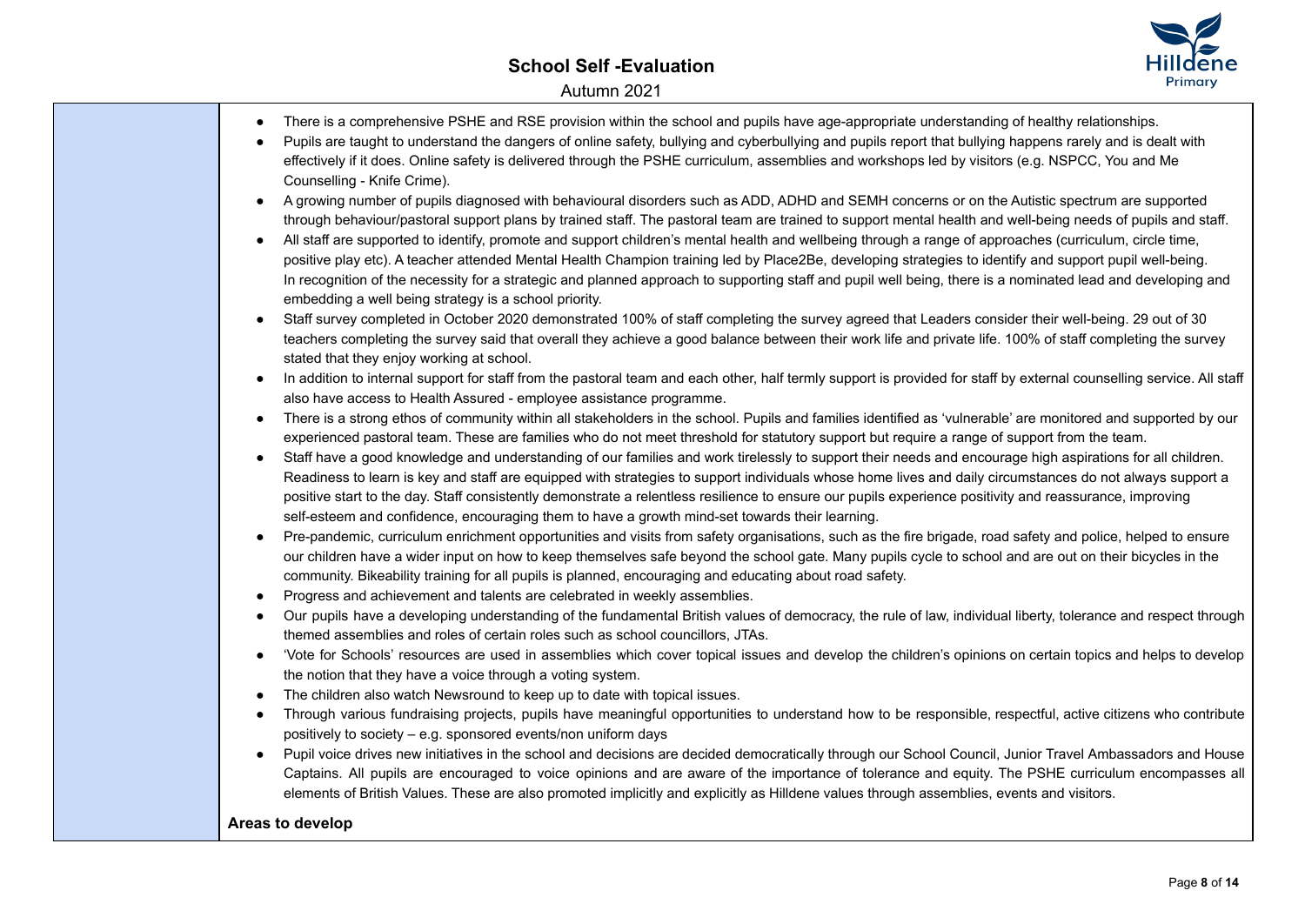

- To further, develop the mental health and wellbeing provision for both staff and pupils school priority.
- To seek pupil and staff opinion on wellbeing and work load through a survey so next steps can be identified.
- To relaunch the house system within the school and team identity after covid.
- To develop the extra-curricular provision before, after school, and at lunchtime so that all pupils have the opportunity to engage in clubs post covid restrictions.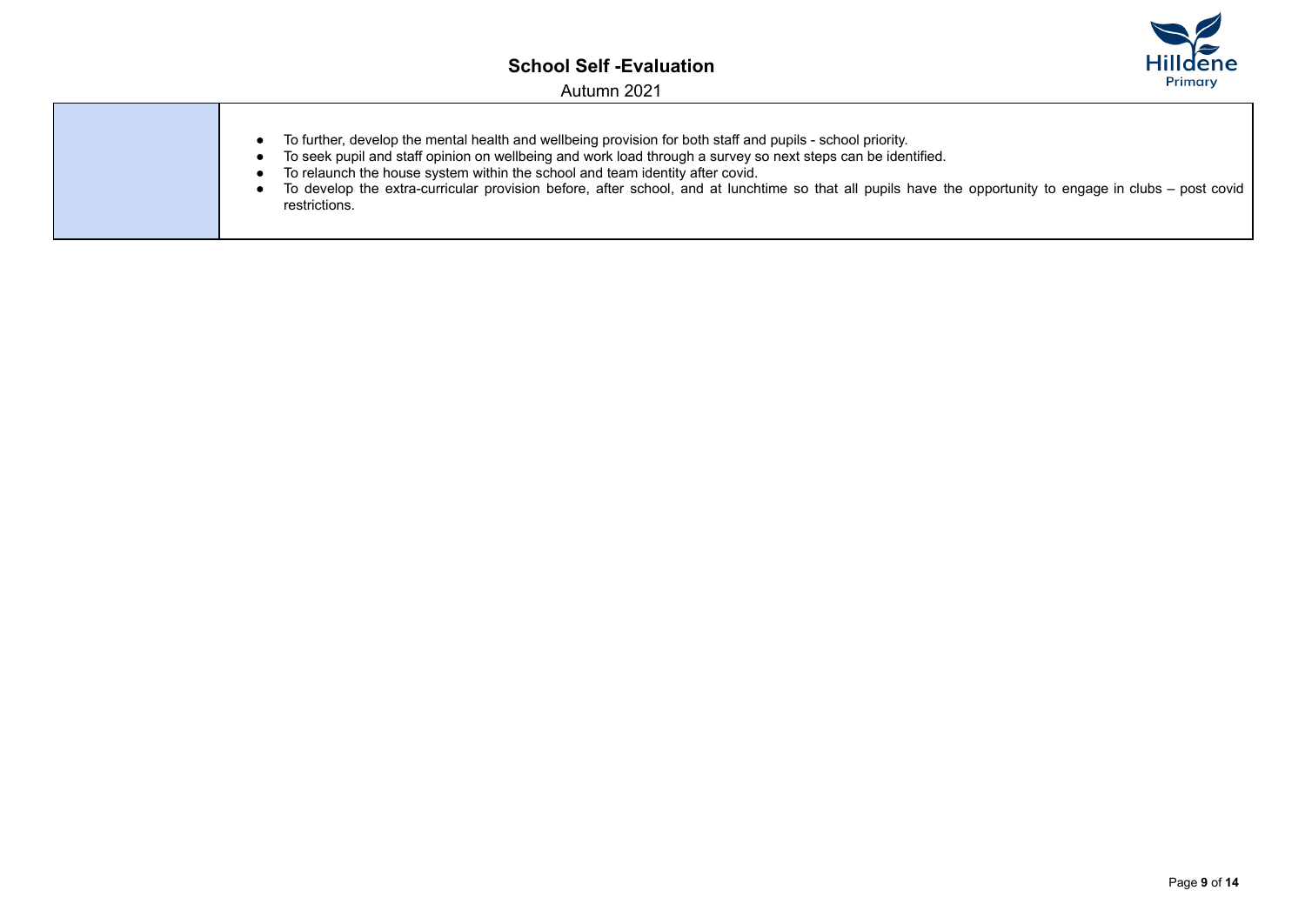

| <b>LEADERSHIP &amp;</b><br><b>MANAGEMENT</b> | Leaders have a clear and ambitious vision for providing high-quality education to all pupils.                                                                                                                                                                                                                                                                                                                                                                                                                                                                                                                                                                                                                                                                                                                                                                                                                                                                                                                                                                                                                                                                                                                                                                                                                                                                                                                                                                                                                                                                                                                                                                                               |
|----------------------------------------------|---------------------------------------------------------------------------------------------------------------------------------------------------------------------------------------------------------------------------------------------------------------------------------------------------------------------------------------------------------------------------------------------------------------------------------------------------------------------------------------------------------------------------------------------------------------------------------------------------------------------------------------------------------------------------------------------------------------------------------------------------------------------------------------------------------------------------------------------------------------------------------------------------------------------------------------------------------------------------------------------------------------------------------------------------------------------------------------------------------------------------------------------------------------------------------------------------------------------------------------------------------------------------------------------------------------------------------------------------------------------------------------------------------------------------------------------------------------------------------------------------------------------------------------------------------------------------------------------------------------------------------------------------------------------------------------------|
| Good                                         | Our self-aware and self-improving team of staff have a focused approach to development of self and others through both self-reflection and outward facing<br>opportunities. SLT proactively develops leaders at all levels: Leadership development opportunities have resulted in: the promotion of 2 MLs to AHT<br>effective from September 2021 (advertised externally); internal promotion of 3 class teachers to Middle Leaders in September 2021.<br>Opportunities for continuing professional development are provided for all staff. Trainee teachers, ECTs and new Middle leaders are effectively supported<br>and mentored by experienced members of the leadership team. This is evidenced in the staff wellbeing survey in autumn 20 when 98% of staff stated that<br>their professional development is encouraged and supported.                                                                                                                                                                                                                                                                                                                                                                                                                                                                                                                                                                                                                                                                                                                                                                                                                                                |
|                                              | Leaders at all levels have a clear vision for all pupils, their families and staff - supporting them and equipping them with the tools, mind-set and ambition to<br>strive to be better both academically and personally. Holistic development drives all areas for improvement focusing not only on pupils' achievement but<br>also their social and emotional development, building confidence and strategies to address challenges they may face. As a result of strong, positive<br>relationships with pupils and their families, attitudes to learning are positive, pupils are confident and self-assured and they are happy at school.                                                                                                                                                                                                                                                                                                                                                                                                                                                                                                                                                                                                                                                                                                                                                                                                                                                                                                                                                                                                                                               |
|                                              | Parent View March 2019 - My Child is happy at school - 99% agree/strongly agree                                                                                                                                                                                                                                                                                                                                                                                                                                                                                                                                                                                                                                                                                                                                                                                                                                                                                                                                                                                                                                                                                                                                                                                                                                                                                                                                                                                                                                                                                                                                                                                                             |
|                                              | All members of SLT have clear roles and responsibilities and work with the staff to develop and improve outcomes for all.<br>The practice and subject knowledge of staff, including Early Career teachers, build and improve over time and we aim to ensure that all pupils successfully<br>complete their programmes of study and provide support for staff to make this possible.<br>Effective appraisal and performance management is in place for all staff and is monitored by the governing body.<br>Staff underperformance is addressed in a timely and supportive way to build capacity and secure a positive outcome. There is currently 1 member of staff<br>receiving informal support.<br>Leaders value pupil voice and allow it to drive new initiatives in the school and decisions are decided democratically with the role of the school council e.g.<br>$\bullet$<br>playground markings to enhance playtime provision<br>Leaders engage with their staff and through effective communication feedback at leadership meetings - held half termly.<br>SLT are aware and take account of the main pressures on staff, and often ask how else they can support or elevate workload. Workload questionnaires<br>were completed in Aut 2019 and changes made where appropriate or needed - we regularly evaluate the impact of strategies and systems.<br>All staff are treated with equity and compassion. SLT are realistic and constructive in the way they manage staff, including their workload. This was evident<br>throughout the pandemic - managing expectations of staff during remote learning. Many of our staff had children at home themselves also or had other |
|                                              | issues related to covid, which SLT were very aware of and took into account.<br>The Governing Body are well informed and offer support along with challenge to the leadership team (demonstrated in meeting minutes). Governors have a<br>$\bullet$<br>clear and accurate knowledge of the strengths and weaknesses of the school and understand the challenges it faces. They are aware of the need to not<br>just be supportive but also to challenge the Head teacher and play the role of critical friend effectively.<br>Leaders and governors have an accurate picture of the quality of teaching and learning through a rigorous approach to monitoring by middle and senior<br>leaders.<br>Safeguarding is effective because there is a strong culture of vigilance, with effective, robust systems in place which all staff are aware of. The DSL and<br>members of the safeguarding team regularly attend external training ensuring all areas of Safeguarding are covered and they are all aware of their roles<br>and responsibilities. Regular training updates and bitesize information for staff ensures all staff are up to date with current guidance and local issues,<br>ensuring a clear coherent and confident approach to protecting children. Cpoms is used to record, track and monitor concerns in a consistent and efficient<br>way. A S175 audit is completed annually (internally) and an external review is arranged for March 2022 by the LA Safeguarding advisor.                                                                                                                                                                                            |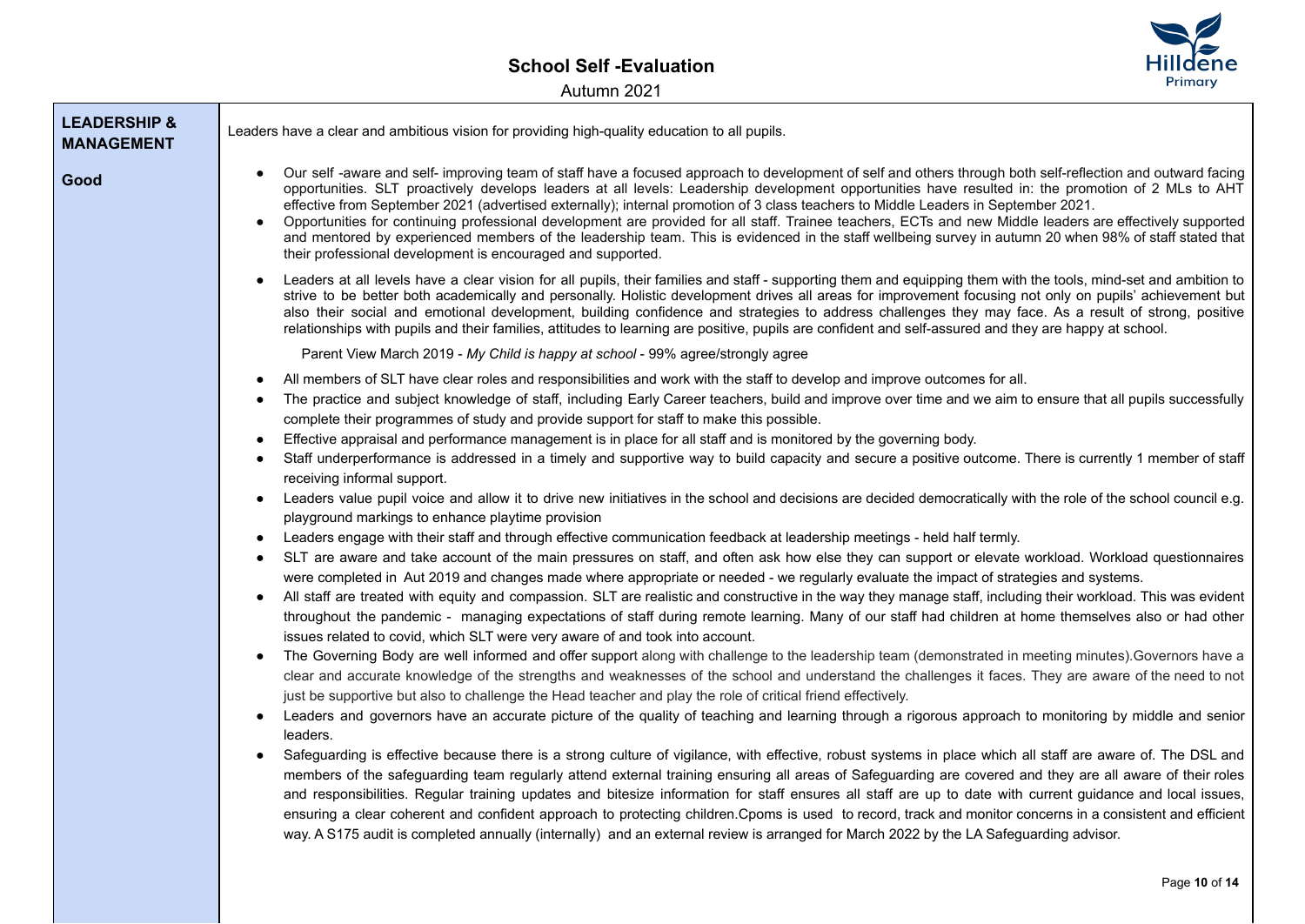Autumn 2021



- All members of the school community enjoy positive relationships. Engagement with parents is good using school systems (ClassDojo) and face to face when possible. The leadership team encourages open communication with parents, and pre pandemic they were invited to attend lessons and assemblies and participate in school events. Parents feel confident to share any concerns they have, which are dealt with in a timely and positive manner. The impact of leadership is evident in the Parent View questionnaire completed in March 2019:
- *This school is well led and managed 97% agree/strongly agree (2% don't know)*
- *Would you recommend this school to another parent? 98% said yes.*

#### **Areas to develop further:**

- To drive teaching and learning forward with a view to raising standards across the school in all core subjects following the impact of COVID.
- To develop leadership capacity of the SLT (2 new AHTs and DHT)
- To develop the capacity of the ML team through internal and external development.
- To develop the role of the ECT Mentor and Coordinator.
- To continue to develop the role of the subject leader and increase their confidence in monitoring the quality of teaching and learning as well as supporting staff.
- To reintroduce visits from governors (dependent on Covid-19 RA restrictions)
- To reintroduce opportunities for parents to come into school to engage in learning, workshops and events when possible, following national guidance.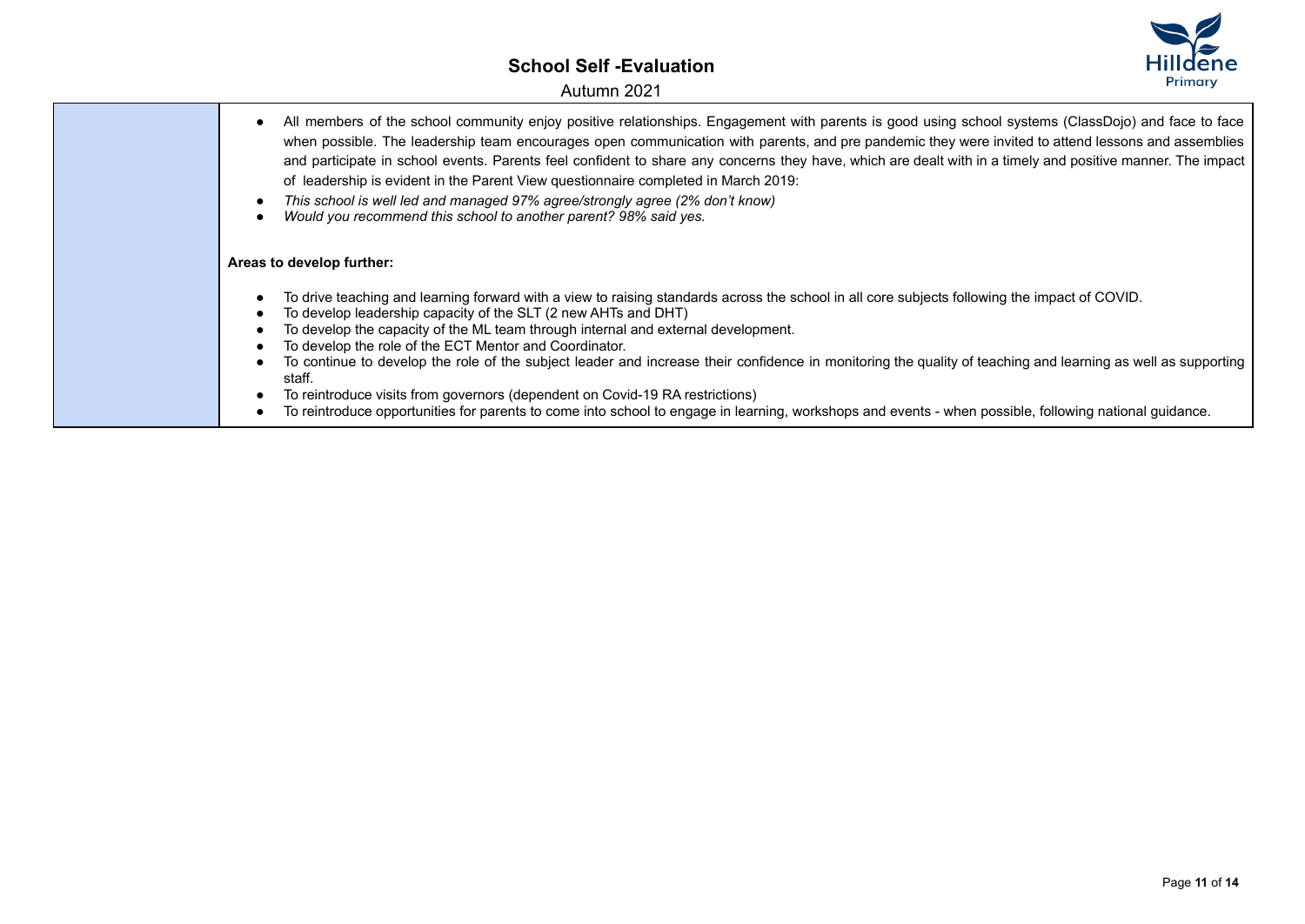

## **Intent**

The EYFS team have worked together with all members of the team to ensure that there is a clear vision that supports the new EYFS framework; this has seen the introduction of a more 'play based' curriculum where all practitioners move pupils on in their learning through play. Timetables have been carefully looked at to ensure that there is sufficient time within the day for pupils to engage in sustained periods of play using both indoor and outdoor provision. Interactions with children is a key element of the curriculum and developing children's learning through play is a focus for our Early Years practitioners.

The Early Years curriculum was also looked at during the curriculum review and there are now progressive links with the Early Years and the National Curriculum. Within the curriculum review, the introduction of 'Talk Through Stories' to support the development of pupils' communication and language. Power Maths is also used within the Early Years which provides consistency for pupils as this is also used with Years 1 to 6.

Phonics in the Early Years is systematic and follows the RWi programme, this too is used across KS1 and KS2 where necessary. This approach allows pupils to learn the early reading fundamentals and to become confident and fluent readers.

In 2021 - 2022 there are two experienced members of the team, including the Reception YGL as well as an experienced teacher who is new to Early Years and a new acting YGL who is new to Nursery, although they are experienced in Early Years.

The Early Years team have high expectations and ambition for all children and are very inclusive of children with complex needs. All staff have been trained on the use of the Reception Baseline Assessment (RBA) and new Early Learning Goals (ELGs). They are working with cluster schools to develop expertise and growing confidence in the new assessment of pupils, especially where children are 'not on track'.

## **Implementation**

Planning is carefully considered, the use of high quality texts that are used as a basis for pupils' learning are considered and ensure that communication and language is developed to support children. Power Maths RWi provides consistency across the key stages and develops the early learning skills required for pupils to be successful in KS1 and 2. The Write Stuff is being implemented in the spring and summer term as the focus in autumn is on PSED and behaviour for learning.

- Appropriate training and school-to-school support has been put into place to develop staff knowledge about the areas of learning they teach, e.g. RWI, Power Maths, Talk Through Stories and The Write Stuff.
- Observations of the teaching of synthetic phonics ensures that children practise their reading from books that match their phonics knowledge. The Early Reading Team are experienced EYFS and KS1 practitioners and offer support. One of the Early Reading team is part of the Early Years team.
- staff are knowledgeable about the teaching of early mathematics and one of the Early Years team was previously on the maths team.
- Staff create an environment that supports the intent of an ambitious curriculum. The resources are chosen to meet the children's needs and promote learning and are chosen by the children and trained to use them independently, e.g. expressive arts and design through building and woodwork.
- The curriculum and care practices promote and support children's emotional security and development of their character. Quality interactions enable staff to develop the independence of the children and help to resolve situations themselves.
- Staff have provided opportunities, teach and encourage the children to take managed risks and challenges as they play and learn, supporting them to be active and develop physically.
- Staff provide information for parents about their child's progress at parents' evening meetings twice a year. They provide information to parents about supporting their child's learning at home, including details about the school's method of teaching reading and how to help their children learn to read through 'How to Help my Child Succeed' parent videos.
- Leaders understand the limitations of assessment and avoid unnecessary burdens on staff or children, therefore assessments were reduced in 2019 and have been further refined in 2021 in line with the ethos of the new EYFS framework.. Pupils are reported as either 'on track' for ELG or 'not on track' throughout the year with the emphasis on the professional conversations about why they are 'not on track', next steps and interventions for these children. Practitioners have assessed pupils carefully and grouped them into four groups to see where additional support is needed, this also supports practitioners with planning as they are aware of which children are 'nearly on track' and could achieve the ELGs if targeted support and interventions are implemented.